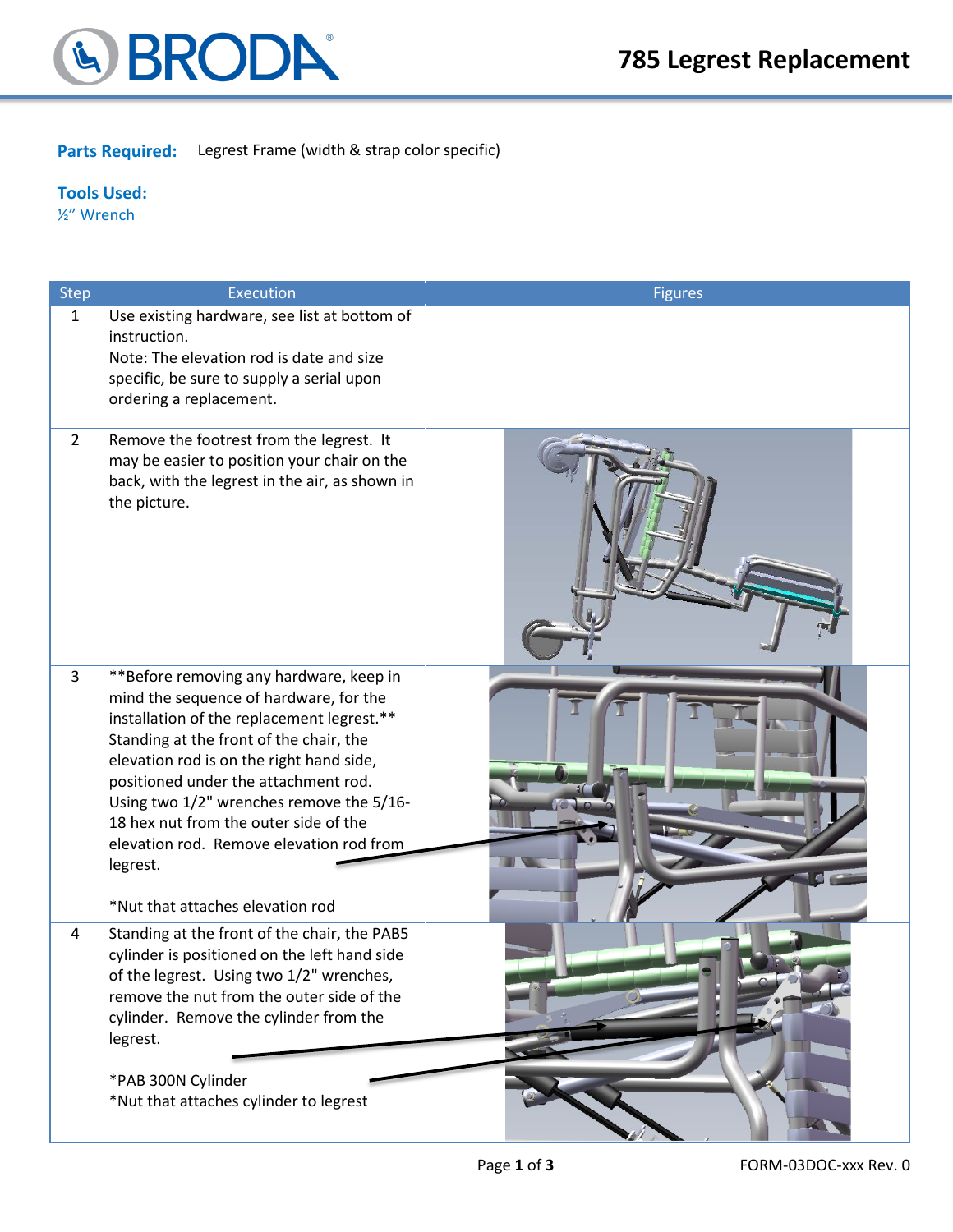# LA BRODP

## **785 Legrest Replacement**